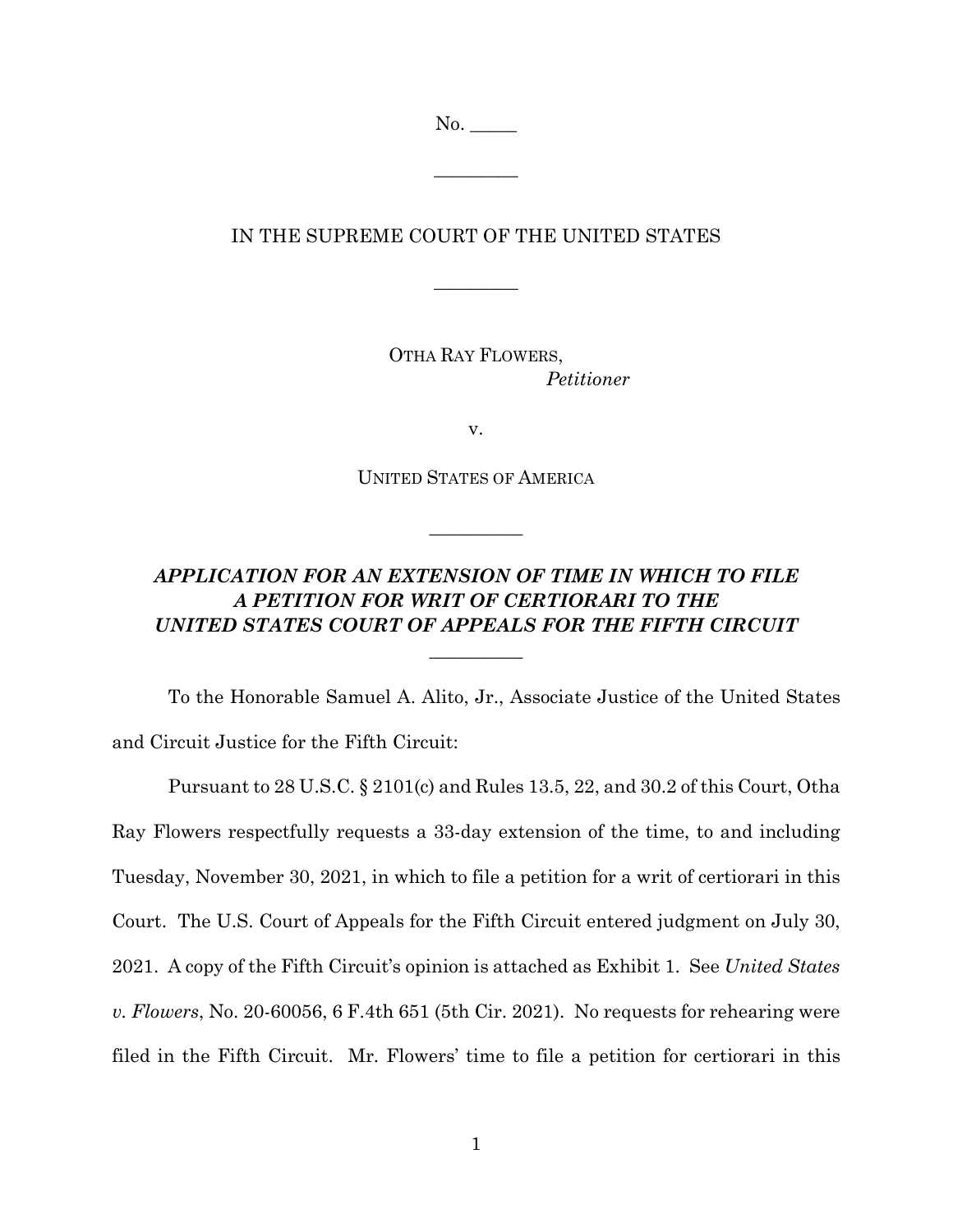Court will currently expire on October 28, 2021. This application is being filed more than 10 days before that date.

To initiate an investigative stop in compliance with the Fourth Amendment, an officer must have a reasonable suspicion of criminal activity. *Kansas* v. *Glover*, 140 S. Ct. 1183, 1187 (2020); *Terry* v*. Ohio*, 392 U.S. 1, 30-31 (1968). Reasonable suspicion requires the detaining officer to have a "particularized and objective basis for suspecting the particular person \* \* \* of criminal activity." *United States* v. *Cortez*, 449 U.S. 411, 417-18 (1981). An investigatory stop must be justified by "some objective manifestation that the person stopped is, or is about to be, engaged in criminal activity" as opposed to lawful activity, *id.* at 417; a mere "hunch" that an activity is unlawful will not suffice. *Terry*, 392 U.S. at 27.

This case presents a substantial and recurring question on which the federal circuit courts and state courts of last resort are divided: whether ambiguous conduct (i.e., conduct that is consistent with lawful or unlawful behavior), in which lawabiding members of the public regularly engage, may give rise to reasonable suspicion justifying a *Terry* stop when it occurs in a high-crime area. In this case, a police officer claimed reasonable suspicion to conduct an investigatory seizure where he observed two men sitting in a parked car outside of an open convenience store for ten to fifteen seconds, in a high-crime area. A divided Fifth Circuit panel upheld the stop under *Terry*.

As Judge Elrod observed in dissent, the panel majority's approach departs from decisions of other circuits, which have declined to find reasonable suspicion in closely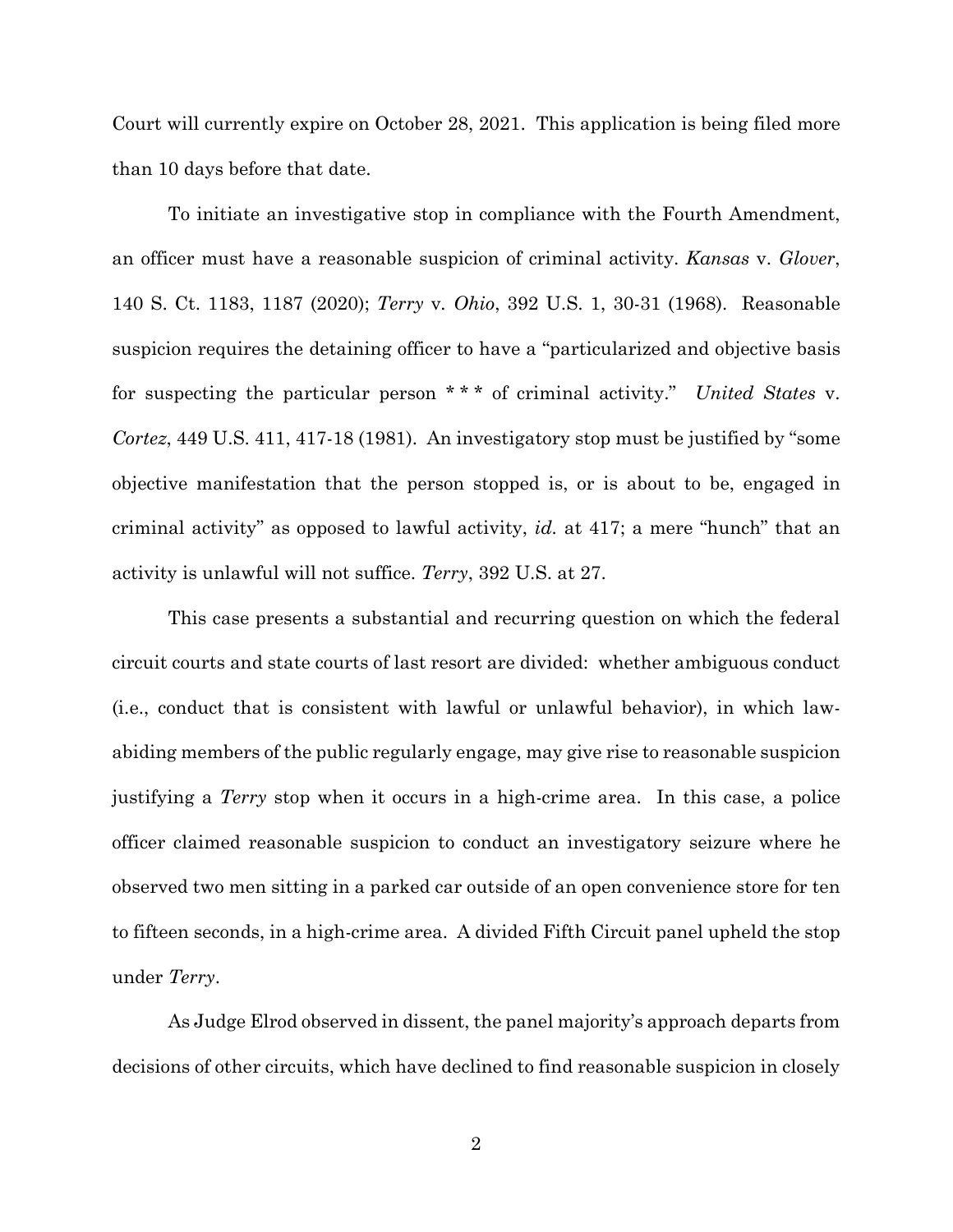comparable circumstances. Those courts have declined to base reasonable suspicion on conduct fully consistent with either lawful or unlawful behavior, and that is widely undertaken by the general public, even when it occurs in a high-crime area. State high courts have similarly rejected a reasonable suspicion standard that would give officers leeway to detain virtually any member of the general public, merely because ambiguous conduct occurs in a high-crime areas. See, *e.g*., *United States* v. *Jones*, 606 F.3d 964, 967-968 (8th Cir. 2010) (finding no reasonable suspicion where the supposedly "suspicious" conduct, while conceivably indicating suspect was carrying a firearm, was "shared by countless, wholly innocent persons"); *United States* v. *Slocumb*, 804 F.3d 677, 682-684 (4th Cir. 2015) (no reasonable suspicion where officer observed defendant parked in parking lot in area known for drug activity); *Connecticut* v. *Edmonds*, 145 A.3d 861, 882-884 (Conn. 2016) (same, where officer observed defendant stand outside restaurant "for a few seconds"); *State* v*. Paro*, 54 A.3d 516, 516 (Vt. 2012) (no reasonable suspicion where officer saw a truck idling at night in the parking lot of a previously burglarized auto repair shop); see also William E. Ringel, *Searches & Seizures, Arrests & Confessions* § 13:25 (2d ed. 2021) (discussing divergent approaches taken by courts to finding reasonable suspicion in high-crime areas).

Undersigned counsel and the University of Virginia Supreme Court Litigation Clinic are working diligently, but respectfully submit that the additional time requested is necessary to complete preparation of Mr. Flowers' petition. Undersigned counsel, who represent Mr. Flowers *pro bono*, were engaged for the first time at the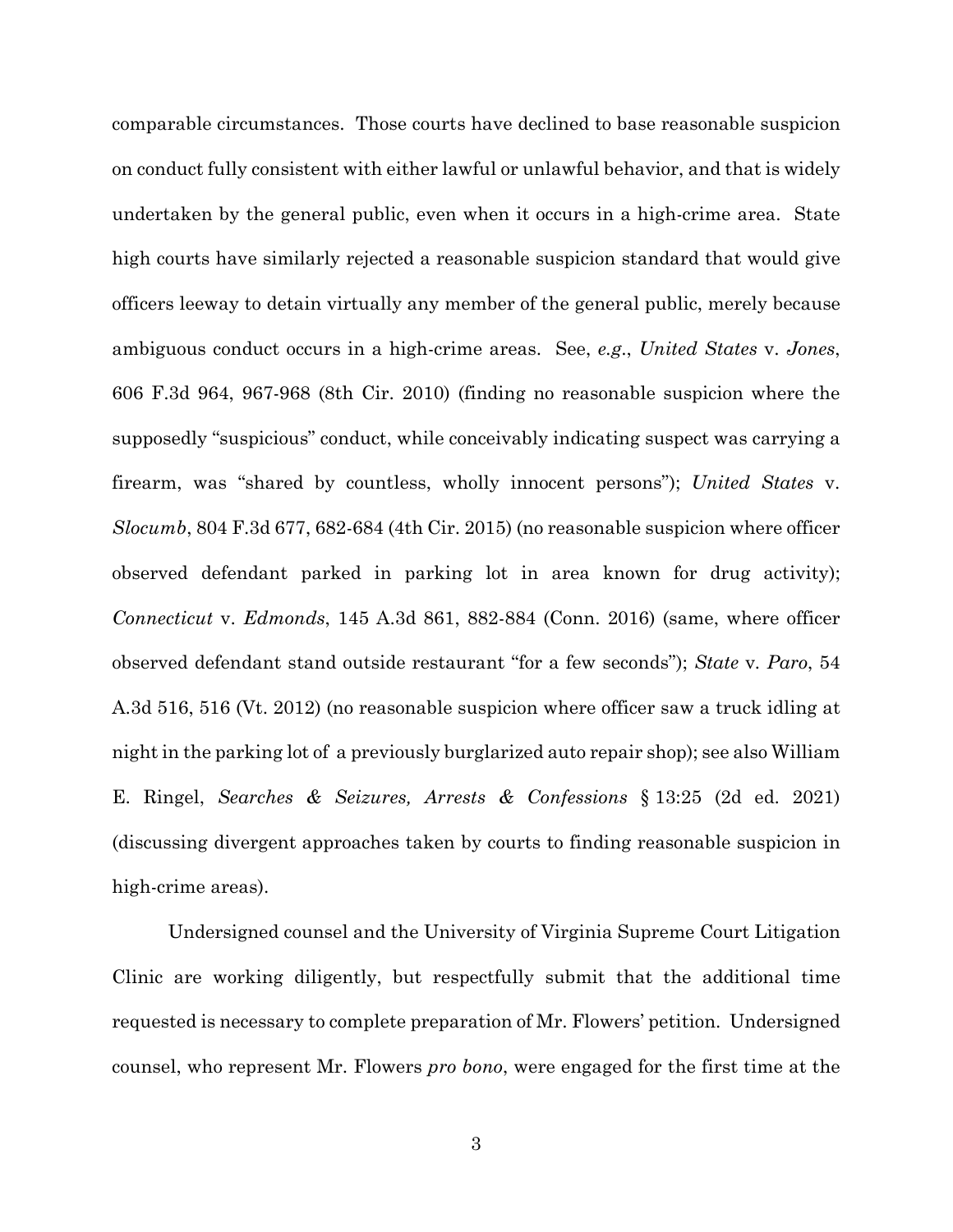certiorari stage. Despite diligent efforts over the past two months, substantial work remains to complete review of the record of the case, conclude research on the authorities supporting this Court's review, and to finish preparing the petition and appendix for filing. Among other things, this case requires detailed inquiries into this Court's precedents involving the interpretation and application of the Fourth Amendment as applied to investigatory stops. It also requires careful review of a substantial body of case law from federal and state courts applying the Fourth Amendment to investigatory stops in high-crime areas. Additional time is also required to allow Mr. Flowers (who is currently incarcerated), as well as his existing appellate counsel, sufficient opportunity to review and comment on draft filings.

Undersigned counsel has also faced numerous overlapping deadlines in other matters during the time for preparation of a petition for writ of certiorari in this case. Among other things, undersigned counsel of record filed a petition for writ of certiorari in this Court in *Struve* v. *Iowa*, 21-374, on September 2, 2021; presented oral argument in the U.S. Courts of Appeals for the First and D.C. Circuits on September 14 and September 24, 2021, respectively; and has had merits briefing deadlines in U.S. Court of Appeals matters on August 9, 2021 (*Vecinos para el Bienestar de la Comunidad Costera* v. *FERC*, D.C. Cir. 20-1491), October 1, 2021 (*Peregrine Oil & Gas II, LLC* v. *FERC*, D.C. Cir. No. 21-1106), and October 18, 2021 (*Solar Energy Industries Ass'n* v. *FERC*, D.C. Cir. No. 21-1126 et al.).